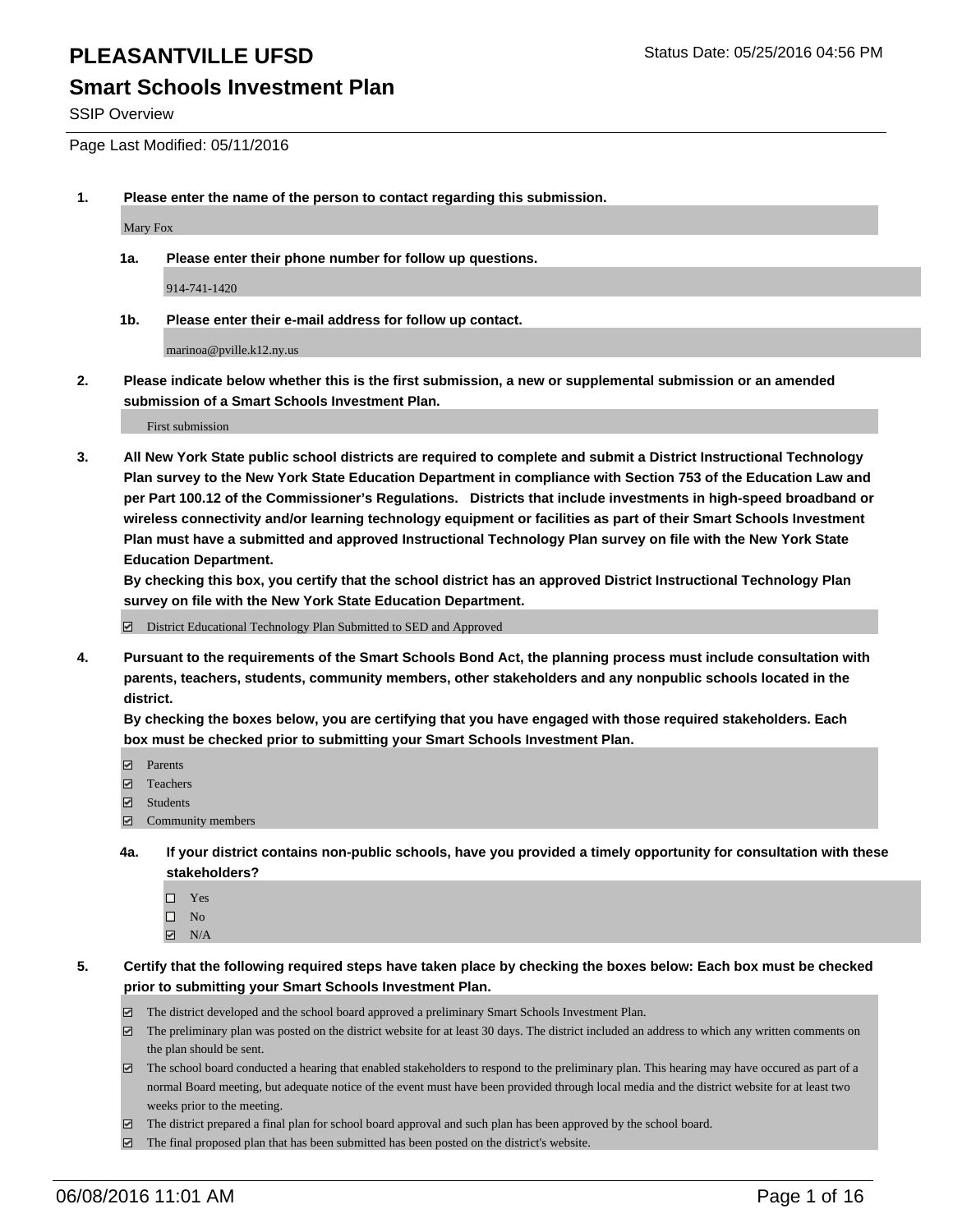## **Smart Schools Investment Plan**

SSIP Overview

Page Last Modified: 05/11/2016

**5a. Please upload the proposed Smart Schools Investment Plan (SSIP) that was posted on the district's website. Note that this should be different than your recently submitted Educational Technology Survey. The Final SSIP, as approved by the School Board, should also be posted on the website and remain there during the course of the projects contained therein.**

Pleasantville Smart Schools Investment Plan R2.pdf

**6. Please enter an estimate of the total number of students and staff that will benefit from this Smart Schools Investment Plan based on the cumulative projects submitted to date.**

2,500

**7. An LEA/School District may partner with one or more other LEA/School Districts to form a consortium to pool Smart Schools Bond Act funds for a project that meets all other Smart School Bond Act requirements. Each school district participating in the consortium will need to file an approved Smart Schools Investment Plan for the project and submit a signed Memorandum of Understanding that sets forth the details of the consortium including the roles of each respective district.**

 $\Box$  The district plans to participate in a consortium to partner with other school district(s) to implement a Smart Schools project.

**8. Please enter the name and 6-digit SED Code for each LEA/School District participating in the Consortium.**

| <b>Partner LEA/District</b> | ISED BEDS Code |
|-----------------------------|----------------|
| (No Response)               | (No Response)  |

**9. Please upload a signed Memorandum of Understanding with all of the participating Consortium partners.**

(No Response)

**10. Your district's Smart Schools Bond Act Allocation is:**

\$432,564

**11. Enter the budget sub-allocations by category that you are submitting for approval at this time. If you are not budgeting SSBA funds for a category, please enter 0 (zero.) If the value entered is \$0, you will not be required to complete that survey question.**

|                                       | Sub-        |
|---------------------------------------|-------------|
|                                       | Allocations |
| School Connectivity                   | 0           |
| Connectivity Projects for Communities | $\Omega$    |
| Classroom Technology                  | 398,000     |
| Pre-Kindergarten Classrooms           | $\Omega$    |
| Replace Transportable Classrooms      | 0           |
| High-Tech Security Features           | 34,564      |
| Totals:                               | 432,564.00  |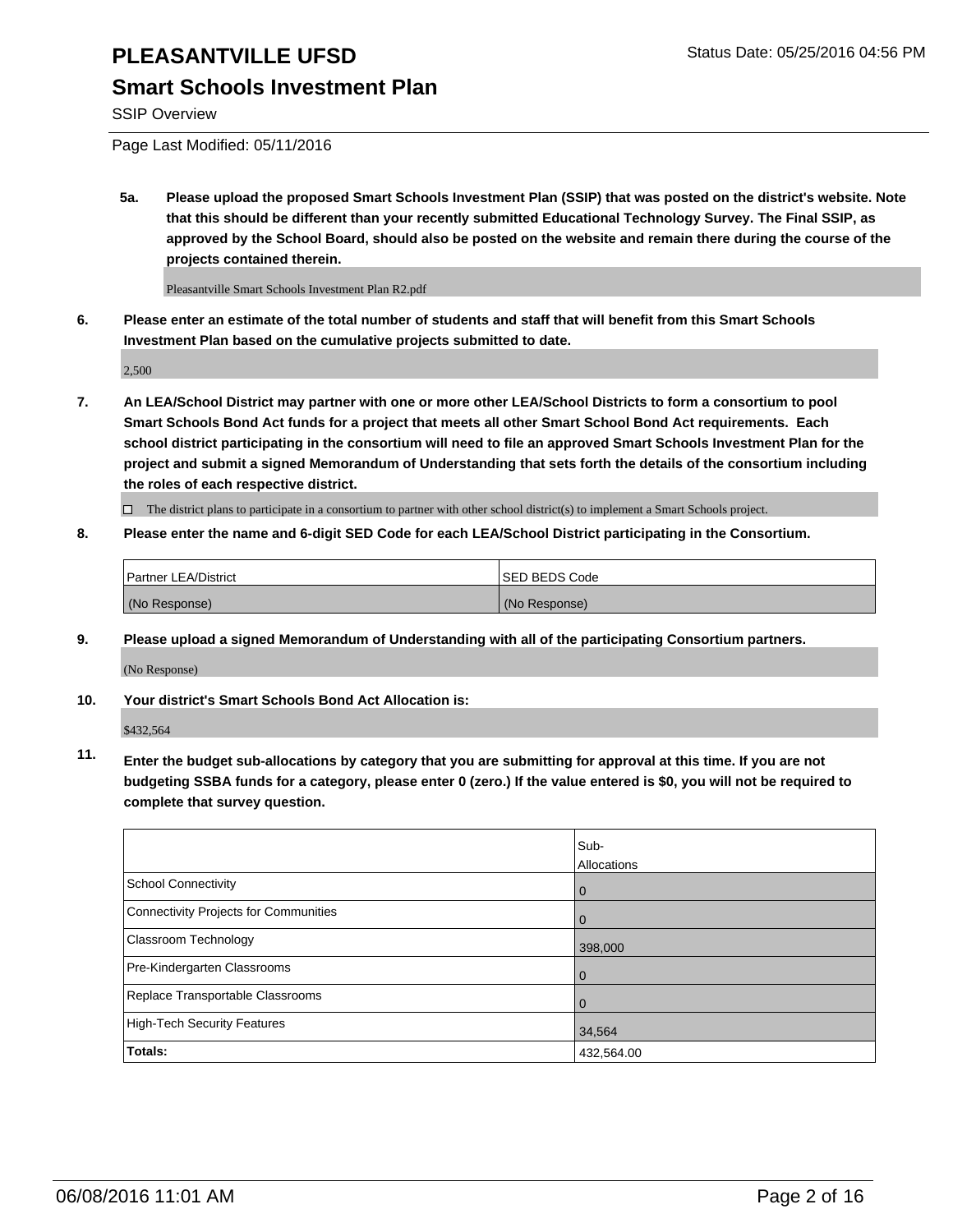## **PLEASANTVILLE UFSD** Status Date: 05/25/2016 04:56 PM **Smart Schools Investment Plan**

School Connectivity

Page Last Modified: 05/04/2016

- **1. In order for students and faculty to receive the maximum benefit from the technology made available under the Smart Schools Bond Act, their school buildings must possess sufficient connectivity infrastructure to ensure that devices can be used during the school day. Smart Schools Investment Plans must demonstrate that:**
	- **sufficient infrastructure that meets the Federal Communications Commission's 100 Mbps per 1,000 students standard currently exists in the buildings where new devices will be deployed, or**
	- **is a planned use of a portion of Smart Schools Bond Act funds, or**
	- **is under development through another funding source.**

**Smart Schools Bond Act funds used for technology infrastructure or classroom technology investments must increase the number of school buildings that meet or exceed the minimum speed standard of 100 Mbps per 1,000 students and staff within 12 months. This standard may be met on either a contracted 24/7 firm service or a "burstable" capability. If the standard is met under the burstable criteria, it must be:**

**1. Specifically codified in a service contract with a provider, and**

**2. Guaranteed to be available to all students and devices as needed, particularly during periods of high demand, such as computer-based testing (CBT) periods.**

**Please describe how your district already meets or is planning to meet this standard within 12 months of plan submission.**

(No Response)

- **1a. If a district believes that it will be impossible to meet this standard within 12 months, it may apply for a waiver of this requirement, as described on the Smart Schools website. The waiver must be filed and approved by SED prior to submitting this survey.**
	- $\Box$  By checking this box, you are certifying that the school district has an approved waiver of this requirement on file with the New York State Education Department.

#### **2. Connectivity Speed Calculator (Required)**

|                         | Number of<br>Students | Multiply by<br>100 Kbps | Divide by 1000 Current Speed<br>to Convert to<br>Required<br>Speed in Mb | lin Mb           | Expected<br>Speed to be<br>Attained Within   Required<br>12 Months | <b>Expected Date</b><br><b>When</b><br>Speed Will be<br><b>Met</b> |
|-------------------------|-----------------------|-------------------------|--------------------------------------------------------------------------|------------------|--------------------------------------------------------------------|--------------------------------------------------------------------|
| <b>Calculated Speed</b> | l (No<br>Response)    | (No Response)           | (No<br>Response)                                                         | (No<br>Response) | (No<br>Response)                                                   | l (No<br>Response)                                                 |

**3. Briefly describe how you intend to use Smart Schools Bond Act funds for high-speed broadband and/or wireless connectivity projects in school buildings.**

(No Response)

**4. Briefly describe the linkage between the district's District Instructional Technology Plan and the proposed projects. (There should be a link between your response to this question and your response to Question 1 in Part E. Curriculum and Instruction "What are the district's plans to use digital connectivity and technology to improve teaching and learning?)**

(No Response)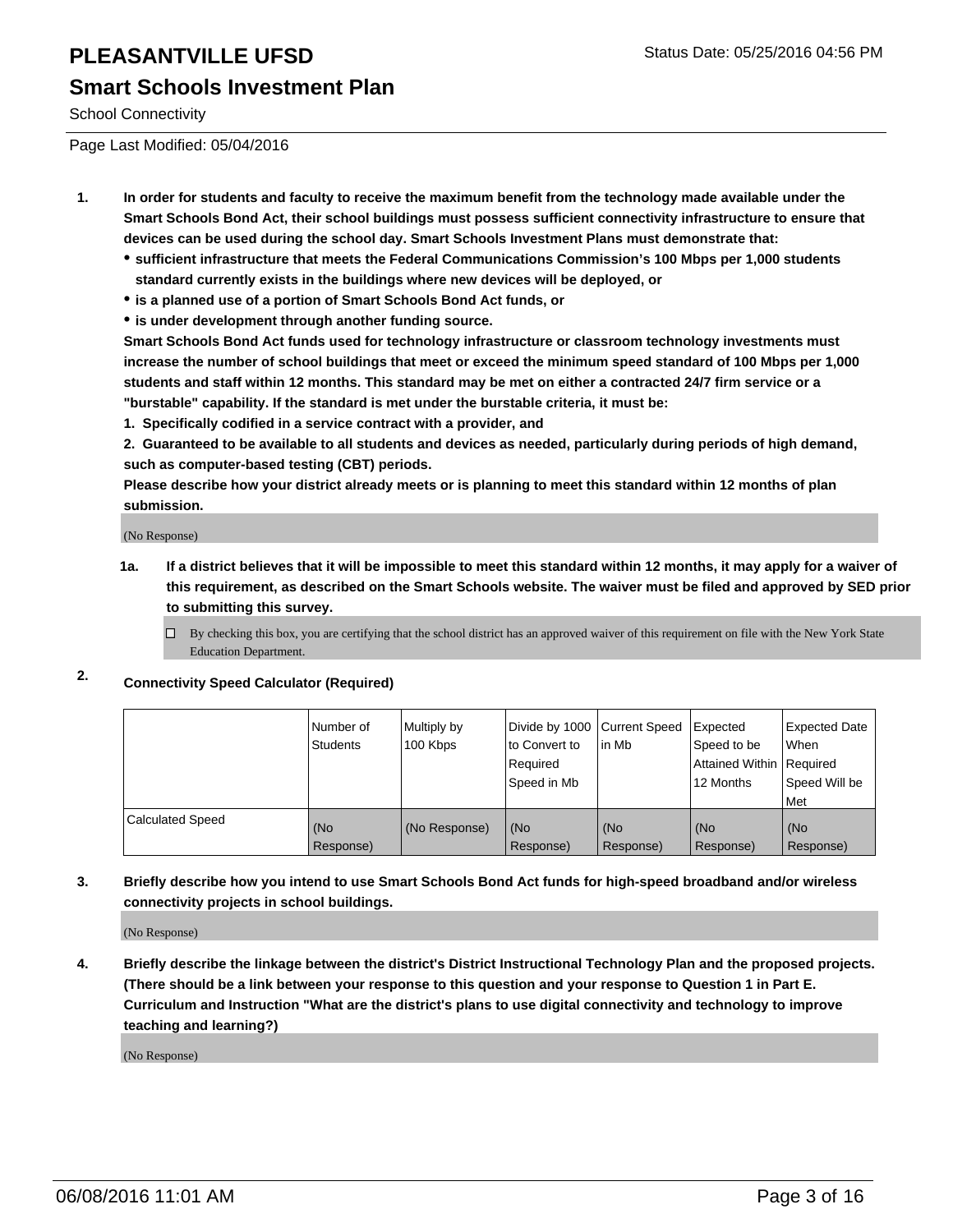## **Smart Schools Investment Plan**

School Connectivity

Page Last Modified: 05/04/2016

**5. If the district wishes to have students and staff access the Internet from wireless devices within the school building, or in close proximity to it, it must first ensure that it has a robust Wi-Fi network in place that has sufficient bandwidth to meet user demand.**

**Please describe how you have quantified this demand and how you plan to meet this demand.**

(No Response)

**6. As indicated on Page 5 of the guidance, the Office of Facilities Planning will have to conduct a preliminary review of all capital projects, including connectivity projects.**

| <b>Project Number</b> |  |
|-----------------------|--|
| (No Response)         |  |

**7. Certain high-tech security and connectivity infrastructure projects may be eligible for an expedited review process as determined by the Office of Facilities Planning.**

**Was your project deemed eligible for streamlined review?**

(No Response)

**8. Include the name and license number of the architect or engineer of record.**

| <b>Name</b>   | License Number |
|---------------|----------------|
| (No Response) | (No Response)  |

**9. If you are submitting an allocation for School Connectivity complete this table. Note that the calculated Total at the bottom of the table must equal the Total allocation for this category that you entered in the SSIP Overview overall budget.** 

|                                            | Sub-          |
|--------------------------------------------|---------------|
|                                            | Allocation    |
| Network/Access Costs                       | (No Response) |
| <b>Outside Plant Costs</b>                 | (No Response) |
| School Internal Connections and Components | (No Response) |
| Professional Services                      | (No Response) |
| Testing                                    | (No Response) |
| <b>Other Upfront Costs</b>                 | (No Response) |
| <b>Other Costs</b>                         | (No Response) |
| Totals:                                    |               |

| Select the allowable expenditure | Item to be purchased | l Quantitv    | Cost per Item | <b>Total Cost</b> |
|----------------------------------|----------------------|---------------|---------------|-------------------|
| type.                            |                      |               |               |                   |
| Repeat to add another item under |                      |               |               |                   |
| each type.                       |                      |               |               |                   |
| (No Response)                    | (No Response)        | (No Response) | (No Response) | (No Response)     |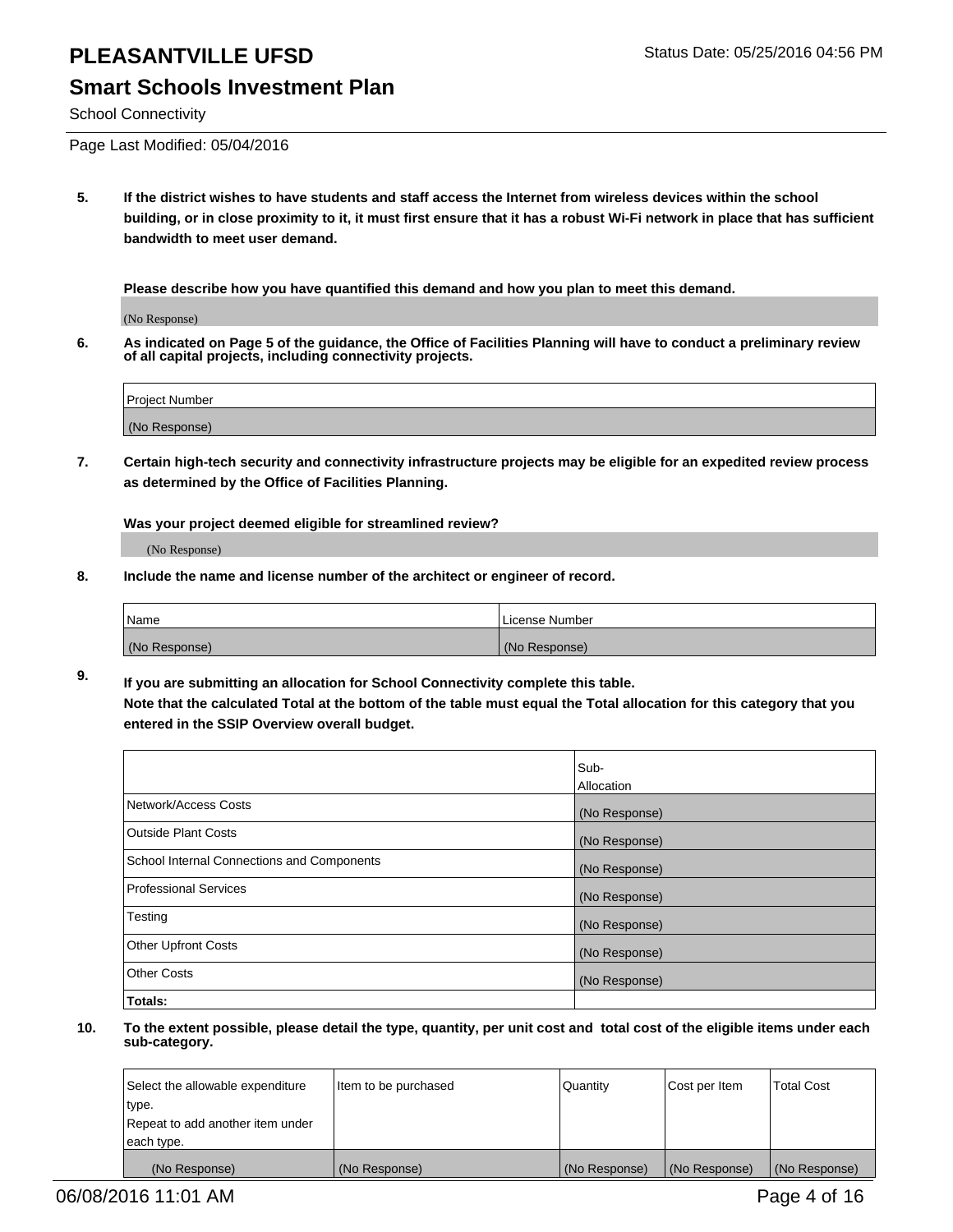#### **Smart Schools Investment Plan**

Community Connectivity (Broadband and Wireless)

Page Last Modified: 04/15/2016

**1. Briefly describe how you intend to use Smart Schools Bond Act funds for high-speed broadband and/or wireless connectivity projects in the community.**

(No Response)

**2. Please describe how the proposed project(s) will promote student achievement and increase student and/or staff access to the Internet in a manner that enhances student learning and/or instruction outside of the school day and/or school building.**

(No Response)

**3. Community connectivity projects must comply with all the necessary local building codes and regulations (building and related permits are not required prior to plan submission).**

 $\Box$  I certify that we will comply with all the necessary local building codes and regulations.

**4. Please describe the physical location of the proposed investment.**

(No Response)

**5. Please provide the initial list of partners participating in the Community Connectivity Broadband Project, along with their Federal Tax Identification (Employer Identification) number.**

| Project Partners | <b>IFederal ID#</b> |
|------------------|---------------------|
| (No Response)    | (No Response)       |

**6. If you are submitting an allocation for Community Connectivity, complete this table.**

**Note that the calculated Total at the bottom of the table must equal the Total allocation for this category that you entered in the SSIP Overview overall budget.**

|                             | Sub-Allocation |
|-----------------------------|----------------|
| Network/Access Costs        | (No Response)  |
| Outside Plant Costs         | (No Response)  |
| <b>Tower Costs</b>          | (No Response)  |
| Customer Premises Equipment | (No Response)  |
| Professional Services       | (No Response)  |
| Testing                     | (No Response)  |
| Other Upfront Costs         | (No Response)  |
| Other Costs                 | (No Response)  |
| Totals:                     |                |

| Select the allowable expenditure | Item to be purchased | Quantity      | Cost per Item | <b>Total Cost</b> |
|----------------------------------|----------------------|---------------|---------------|-------------------|
| type.                            |                      |               |               |                   |
| Repeat to add another item under |                      |               |               |                   |
| each type.                       |                      |               |               |                   |
| (No Response)                    | (No Response)        | (No Response) | (No Response) | (No Response)     |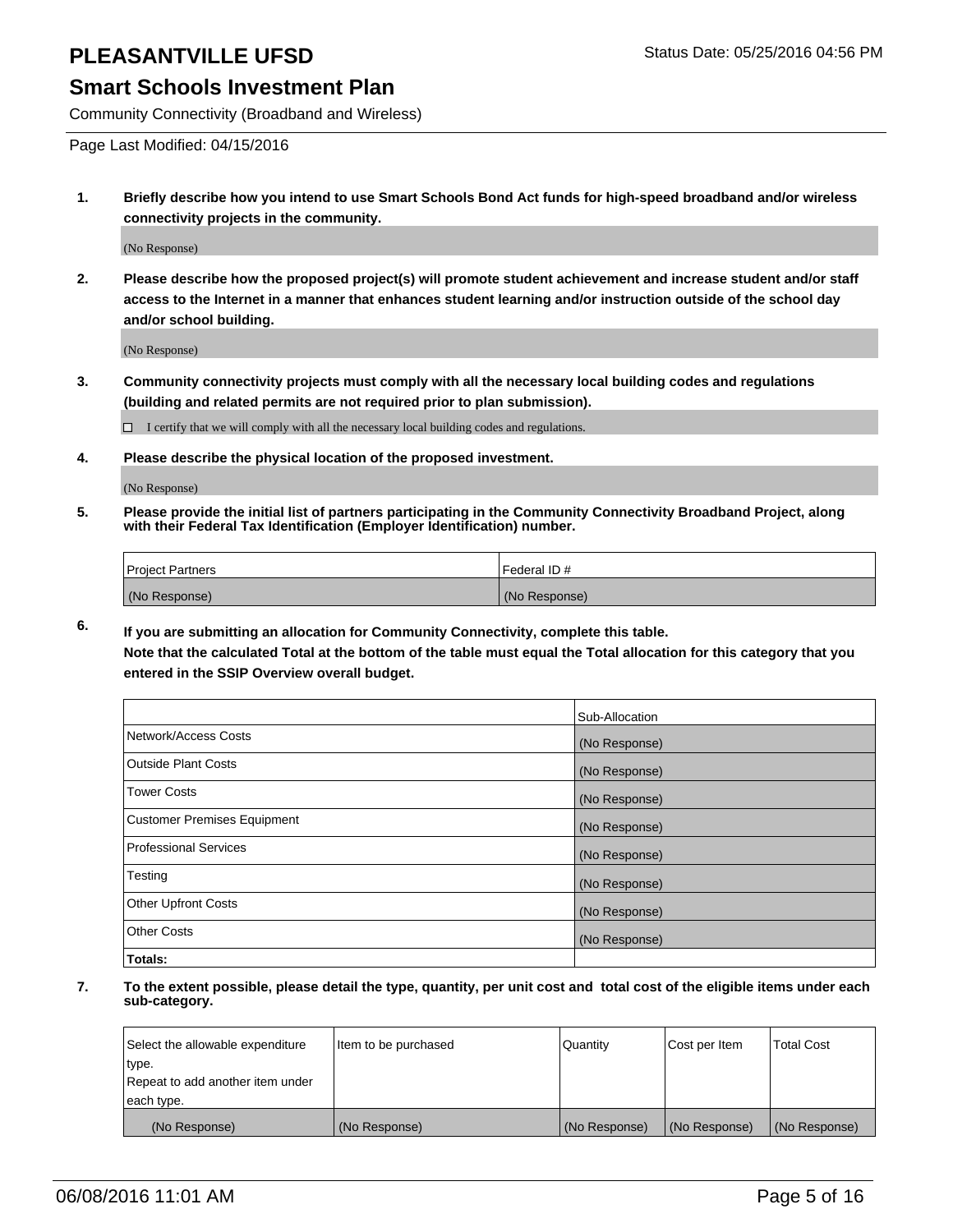### **Smart Schools Investment Plan**

Classroom Learning Technology

Page Last Modified: 05/11/2016

**1. In order for students and faculty to receive the maximum benefit from the technology made available under the Smart Schools Bond Act, their school buildings must possess sufficient connectivity infrastructure to ensure that devices can be used during the school day. Smart Schools Investment Plans must demonstrate that sufficient infrastructure that meets the Federal Communications Commission's 100 Mbps per 1,000 students standard currently exists in the buildings where new devices will be deployed, or is a planned use of a portion of Smart Schools Bond Act funds, or is under development through another funding source.**

**Smart Schools Bond Act funds used for technology infrastructure or classroom technology investments must increase the number of school buildings that meet or exceed the minimum speed standard of 100 Mbps per 1,000 students and staff within 12 months. This standard may be met on either a contracted 24/7 firm service or a "burstable" capability. If the standard is met under the burstable criteria, it must be:**

**1. Specifically codified in a service contract with a provider, and**

**2. Guaranteed to be available to all students and devices as needed, particularly during periods of high demand, such as computer-based testing (CBT) periods.**

**Please describe how your district already meets or is planning to meet this standard within 12 months of plan submission.**

The Pleasantville UFSD is using its local budget funds to increase bandwidth capacity by contracting with our ISP-The Lower Hudson Regional Information Center 200 Mbps bandwidth connectivity by 07/01/16 so we can meet and exceed the FCC minimum requirement of 100 Mbps per 1,000 students standard.

**1a. If a district believes that it will be impossible to meet this standard within 12 months, it may apply for a waiver of this requirement, as described on the Smart Schools website. The waiver must be filed and approved by SED prior to submitting this survey.**

 $\Box$  By checking this box, you are certifying that the school district has an approved waiver of this requirement on file with the New York State Education Department.

#### **2. Connectivity Speed Calculator (Required)**

|                  | Number of<br>Students | Multiply by<br>100 Kbps | Divide by 1000 Current Speed<br>Ito Convert to<br>l Reauired<br> Speed in Mb | l in Mb | Expected<br>Speed to be<br>Attained Within   Required<br>12 Months | Expected Date<br><b>When</b><br>Speed Will be |
|------------------|-----------------------|-------------------------|------------------------------------------------------------------------------|---------|--------------------------------------------------------------------|-----------------------------------------------|
|                  |                       |                         |                                                                              |         |                                                                    | <b>Met</b>                                    |
| Calculated Speed | 1.700                 | 170,000                 | 170                                                                          | 100     | 200                                                                | 07/01/2016                                    |

#### **3. If the district wishes to have students and staff access the Internet from wireless devices within the school building, or in close proximity to it, it must first ensure that it has a robust Wi-Fi network in place that has sufficient bandwidth to meet user demand.**

#### **Please describe how you have quantified this demand and how you plan to meet this demand.**

Currently the district has a 100 Mbps bandwidth pipe which will be increased to 200 Mbps by July 1, 2016. In addition we will have bursting capabilities up to 1 Gbps via our ISP The Lower Hudson Regional Information Center. These upgrades will provide for a robust connectivity to support additional devices and ensure we have sufficient coverage for our school buildings with Wireless Internet Access. The Lower Hudson Regional Information Center (LHRIC) as our ISP provides with tools to measure current usage at peak times and analyzes the needs for increase in bandwidth. In addition the LHRIC will ensure we have burstable capabilities for times of greater demand such as Computer

Based Testing administration (CBT).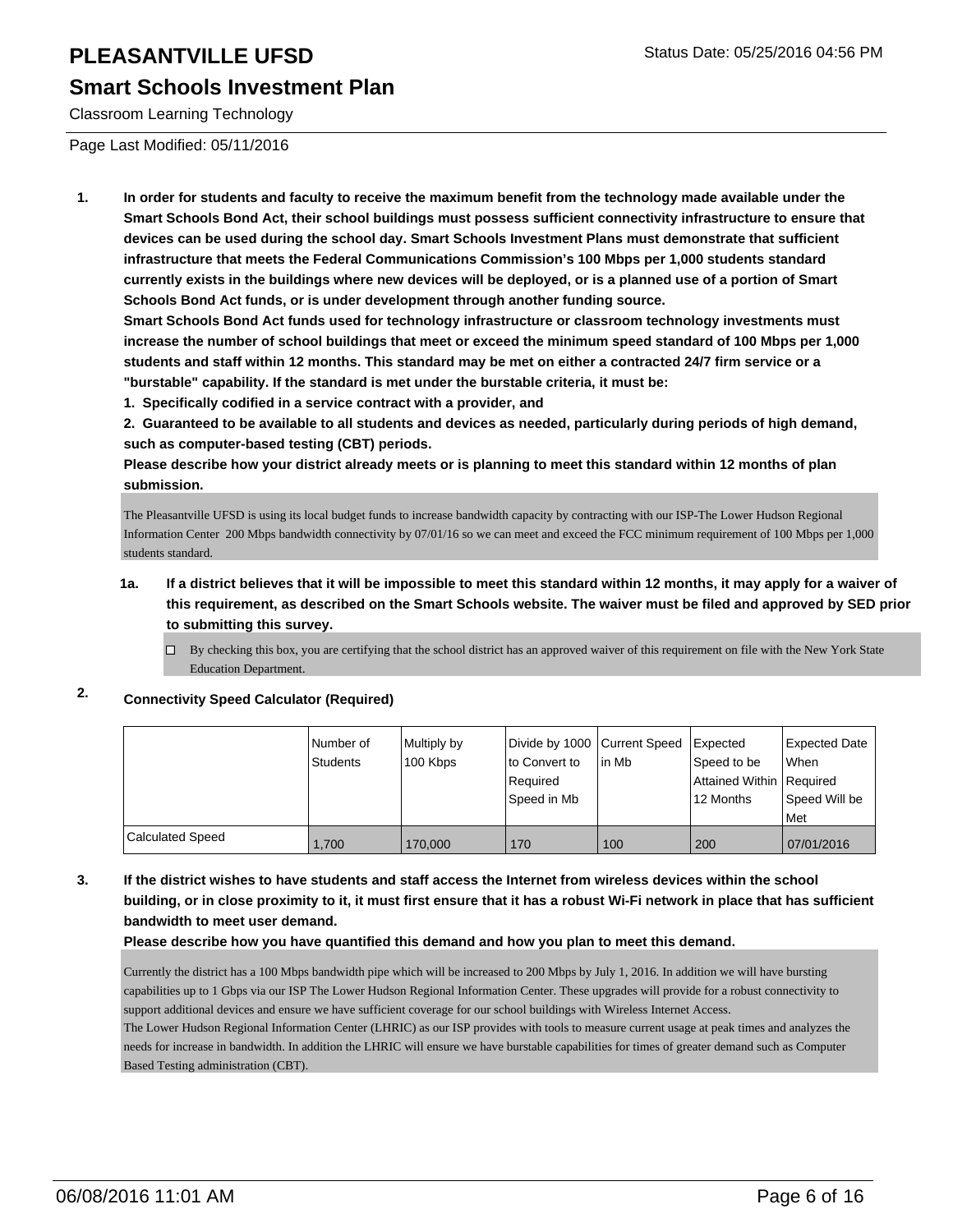## **Smart Schools Investment Plan**

Classroom Learning Technology

Page Last Modified: 05/11/2016

**4. All New York State public school districts are required to complete and submit an Instructional Technology Plan survey to the New York State Education Department in compliance with Section 753 of the Education Law and per Part 100.12 of the Commissioner's Regulations.**

**Districts that include educational technology purchases as part of their Smart Schools Investment Plan must have a submitted and approved Instructional Technology Plan survey on file with the New York State Education Department.**

- By checking this box, you are certifying that the school district has an approved Instructional Technology Plan survey on file with the New York State Education Department.
- **5. Describe the devices you intend to purchase and their compatibility with existing or planned platforms or systems. Specifically address the adequacy of each facility's electrical, HVAC and other infrastructure necessary to install and support the operation of the planned technology.**

The Pleasantville School District will be purchasing a combination of new desktop and laptop computers to be deployed throughout the Bedford Road School, Middle School and High School. These new units will provide cutting edge technology and energy efficiencies due to newer technologies. The district is updating its overall systems to a Windows based environment, the new computers will provide additional units for the staff and students to utilize for their curriculum. The school district has more then enough electrical supply at Bedford Road School, Middle School and High School to support the additional devices to be purchased via SSBA funding.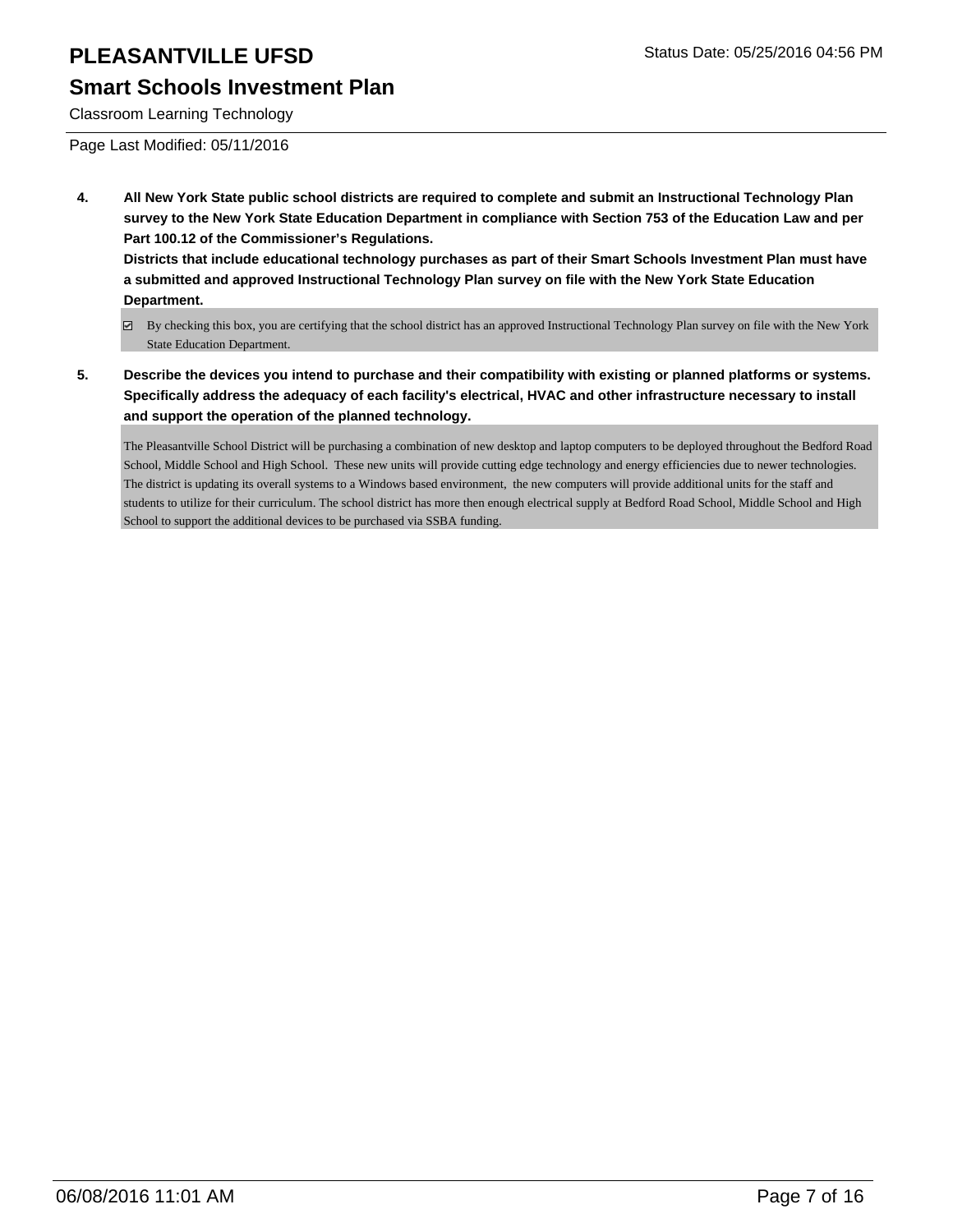#### **Smart Schools Investment Plan**

Classroom Learning Technology

Page Last Modified: 05/11/2016

- **6. Describe how the proposed technology purchases will:**
	- **> enhance differentiated instruction;**
	- **> expand student learning inside and outside the classroom;**
	- **> benefit students with disabilities and English language learners; and**
	- **> contribute to the reduction of other learning gaps that have been identified within the district.**

**The expectation is that districts will place a priority on addressing the needs of students who struggle to succeed in a rigorous curriculum. Responses in this section should specifically address this concern and align with the district's Instructional Technology Plan (in particular Question 2 of E. Curriculum and Instruction: "Does the district's instructional technology plan address the needs of students with disabilities to ensure equitable access to instruction, materials and assessments?" and Question 3 of the same section: "Does the district's instructional technology plan address the provision of assistive technology specifically for students with disabilities to ensure access to and participation in the general curriculum?"**

The technology will provide the faculty and staff with the ability to have better use of technology both accessing the Internet but also to provide teachers with curriculum enhanced lessons.

- The Pleasantville UFSD Smart Schools Investment Plan goals align with the District's 2015-2018 Technology Plan that includes:
- Embedding technology into the delivery of instruction and continue to provide equitable access to technology tools to prepare all learners to be college and career ready.
- Continuing to provide technical support, infrastructure upgrades, and network maintenance for all users of the network.
- Continuing the District's Universal Design initiative to empower all students, teachers, and administrators with equity of access to technology.
- Continuing to develop and integrate K-12 students' technical competencies and learning strategies that seamlessly integrate ISTE Technology Strategies, National Common Core Standards for K-12 and PARCC College and Career Readiness.
- Maximizing college and career readiness skills through multimedia tools and online learning environments.
- Systemically support on-going technology and assistive technology training and development for teachers, staff, administrators and parents to encourage consistency, collaboration, and innovation throughout the District to support teaching and learning.
- Continuing to implement ISTE Administrator and Teacher Technology Standards (NETS) practices to ensure that curriculum, instructional strategies, and the learning environments integrate appropriate technologies. •
- Students will have more availability of devices since we are increasing the number of devices in the district.
- Additional devices will provide special education students to have access to one on one devices in their classrooms when needed.
- Teachers and students will have the ability to search the web and advance their curriculum by doing so as a group or individual.

• The increase of devices will permit teachers and students to have access to technology in a much larger range by individual subject matter. For example, students in the third grade who are studying world cultures will be ready to collect data from many areas of the globe. They will study populations, compare cultures including school life and correspond with students from different countries via distance learning capabilities. They will use higher order thinking skills to synthesize different points of view or ideas on topics such as global warming, pollution or war. Spreadsheets and other measuring tools such as digital probes, slide shows, and Smart Board projects will allow students to explore the "what if" when different variables or numbers are changed. The "what ifs" are done safely and quickly and can be probed for complex conclusions. Results can be displayed and presented in many different formats. Sharing will no longer be limited to the classroom but extended to facilitate teaching and learning anywhere and anytime.

Furthermore, the new Desktop and Laptops are coming loaded with core applications in Windows 7 that provide accessibility for students with disabilities and English Learners. Windows 7 includes accessibility options and programs that make it easier to see, hear, and use your computer including ways to personalize your PC. Magnifier in Windows 7 includes a lens mode and full-screen mode. On-Screen Keyboard can be resized to make it easier to see and includes text prediction. Windows 7 also gives you more ways to interact with your PC by taking advantage of new strides in speech recognition and touch technology. Some of the features and common tools: Start Magnifier, On-Screen Keyboard, Narrator, and High Contrast as well as detail tutorials (http://download.microsoft.com/download/b/d/5/bd515214-0728-4a54-9625-ab3f198cf448/Windows7.doc )

In addition, we are subscribed to Microsoft Office Applications that provide with access to Word, Excel, PowerPoint, Publisher, etc. that provides with additional accessibility tools as well as grammar and spelling check and online resources such as the following websites:

- www.Dictionary.com
- www.Vocabulary.com

http://speechpeek.com/

http://www.elllo.org/english/home.htm

http://busyteacher.org/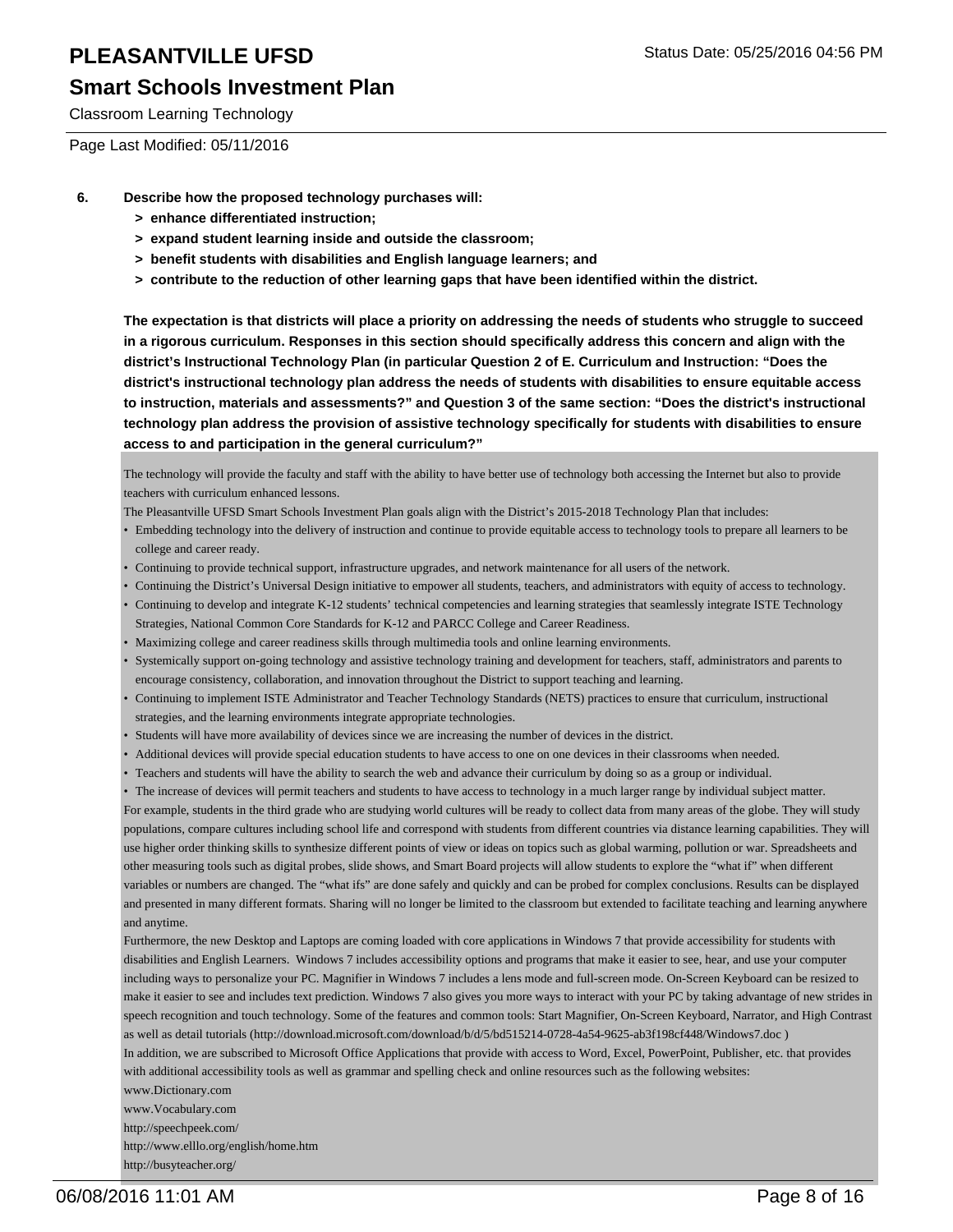### **Smart Schools Investment Plan**

Classroom Learning Technology

#### Page Last Modified: 05/11/2016

#### http://www.eslvideo.com/index.php

**7. Where appropriate, briefly describe how the proposed technology purchases will enhance ongoing communication with parents and other stakeholders and help the district facilitate technology-based regional partnerships, including distance learning and other efforts.**

The district will be able to provide continued communication with the parents and community via the use of our school webpage, email blasts as well as our current student management systems. Additional instructional computers and devices will provide faculty and staff the ability to prepare for a wireless environment as well as provide for an environment where computer based testing can be integrated seamlessly with instruction.

**8. Describe the district's plan to provide professional development to ensure that administrators, teachers and staff can employ the technology purchased to enhance instruction successfully.**

**Note: This response should be aligned and expanded upon in accordance with your district's response to Question 1 of F. Professional Development of your Instructional Technology Plan: "Please provide a summary of professional development offered to teachers and staff, for the time period covered by this plan, to support technology to enhance teaching and learning. Please include topics, audience and method of delivery within your summary."**

Professional development for the staff will continue with a combination of several cloud based sytems which may include Google Classroom, MS Office 365 and Oba World. All of which will permit teachers to elivate their levels of teaching to our students.

As technology becomes more widely available and continues to change, there is a compelling need to provide on-going professional development to support educational reform goals, New York State standards and Common Core Standards, to model collaborative inquiry-based learning and to guide staff toward incorporating the global infrastructure in instruction and productivity.

The Smart Schools Bond Act does not provide allocations for Professional Development. The City School District of Pleasantville UFSD will continue providing resources and funding based on its approved budgets to support and promote activities for technology professional development for staff, teachers and administrators. Furthermore, we will explore and engage in any other grant opportunity to supply for additional opportunities for technology professional development and ensure our staff, teachers and administrators can efficiently use the technology and effective promote student achievement, teaching and learning.

The technology professional development goals below are from the 2015-2018 PUFSD District Technology Plan:

- Continue to support other staff developers from in-district staff and/ or others who are
- knowledgeable about local curriculum and learning goals to integrate technology into the classroom.
- Continue to investigate how technology can provide staff development experiences.
- Offer differentiated training opportunities to address the increasing specialized applications oftechnology. Staff development should include technology and workshops targeted to staff members who possess different levels of technology proficiency. •
- Continue to train Parents/Guardians of District students to utilize and access our Home Access Portal. This portal provides information about student attendance, report cards, progress reports, transcripts, GPA, emergency contact information, and teacher communication resources. •
- Provide on-going technology staff development for Administrators, Supervisors and Support
- Staff in data, productivity and communications.
- **9. Districts must contact the SUNY/CUNY teacher preparation program that supplies the largest number of the district's new teachers to request advice on innovative uses and best practices at the intersection of pedagogy and educational technology.**

 $\boxtimes$  By checking this box, you certify that you have contacted the SUNY/CUNY teacher preparation program that supplies the largest number of your new teachers to request advice on these issues.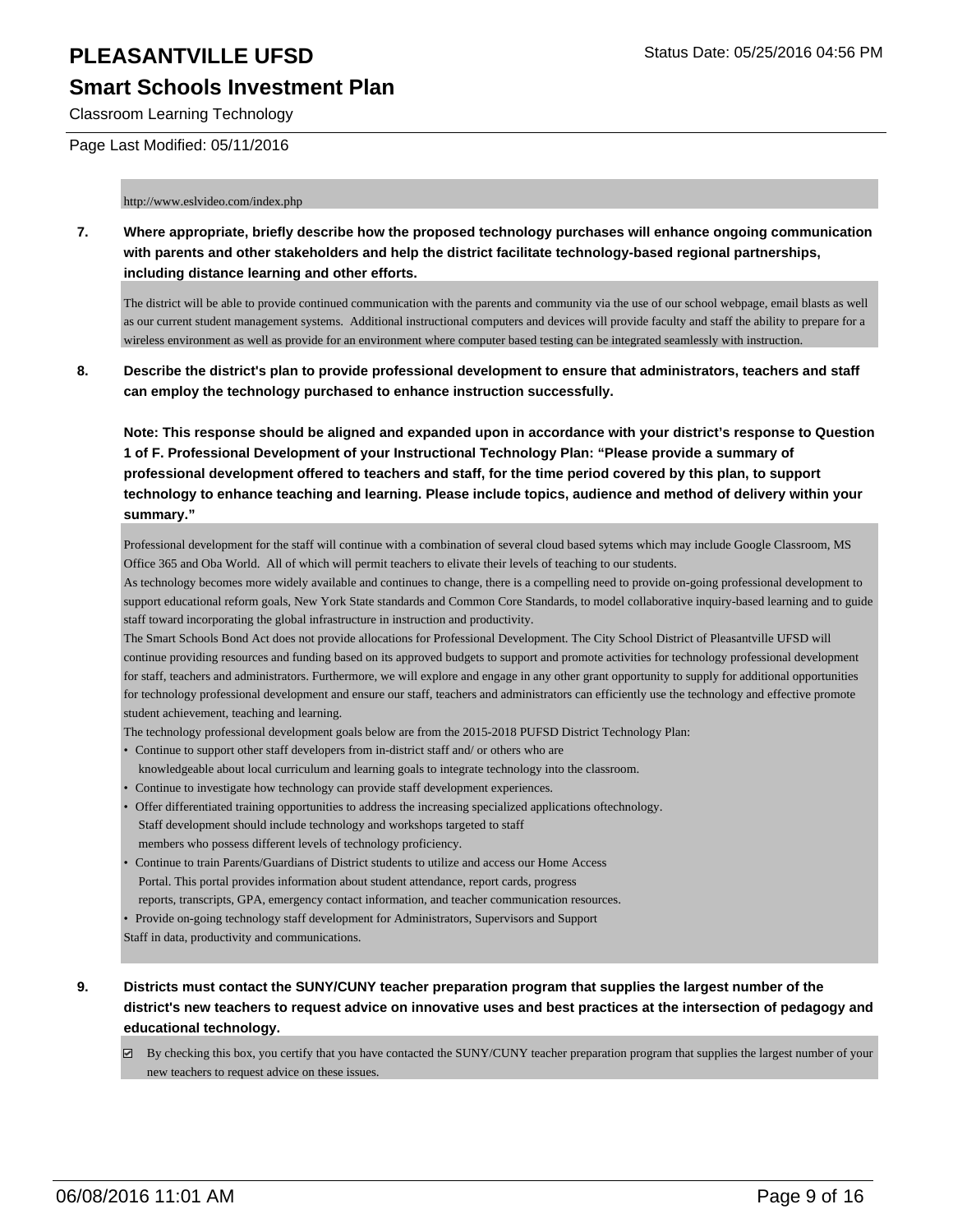### **Smart Schools Investment Plan**

Classroom Learning Technology

Page Last Modified: 05/11/2016

**10. A district whose Smart Schools Investment Plan proposes the purchase of technology devices and other hardware must account for nonpublic schools in the district.**

**Are there nonpublic schools within your school district?**

 $\Box$  Yes

**☑** No

#### **11. Nonpublic Classroom Technology Loan Calculator**

**The Smart Schools Bond Act provides that any Classroom Learning Technology purchases made using Smart Schools funds shall be lent, upon request, to nonpublic schools in the district. However, no school district shall be required to loan technology in amounts greater than the total obtained and spent on technology pursuant to the Smart Schools Bond Act and the value of such loan may not exceed the total of \$250 multiplied by the nonpublic school enrollment in the base year at the time of enactment. See:**

**http://www.p12.nysed.gov/mgtserv/smart\_schools/docs/Smart\_Schools\_Bond\_Act\_Guidance\_04.27.15\_Final.pdf.**

|                                     | l 1. Classroom<br>Technology<br>Sub-allocation                                      | 2. Public<br>Enrollment<br>$(2014 - 15)$ | 3. Nonpublic<br><b>Enrollment</b><br>$(2014 - 15)$ | l 4. Sum of<br>Public and<br>l Nonpublic<br>Enrollment | 15. Total Per<br><b>Pupil Sub-</b><br>Iallocation | 6. Total<br>Nonpublic Loan  <br>Amount |
|-------------------------------------|-------------------------------------------------------------------------------------|------------------------------------------|----------------------------------------------------|--------------------------------------------------------|---------------------------------------------------|----------------------------------------|
| Calculated Nonpublic Loan<br>Amount | (No Response) (No Response) (No Response) (No Response) (No Response) (No Response) |                                          |                                                    |                                                        |                                                   |                                        |

**12. To ensure the sustainability of technology purchases made with Smart Schools funds, districts must demonstrate a long-term plan to maintain and replace technology purchases supported by Smart Schools Bond Act funds. This sustainability plan shall demonstrate a district's capacity to support recurring costs of use that are ineligible for Smart Schools Bond Act funding such as device maintenance, technical support, Internet and wireless fees, maintenance of hotspots, staff professional development, building maintenance and the replacement of incidental items. Further, such a sustainability plan shall include a long-term plan for the replacement of purchased devices and equipment at the end of their useful life with other funding sources.**

 $\boxtimes$  By checking this box, you certify that the district has a sustainability plan as described above.

**13. Districts must ensure that devices purchased with Smart Schools Bond funds will be distributed, prepared for use, maintained and supported appropriately. Districts must maintain detailed device inventories in accordance with generally accepted accounting principles.**

By checking this box, you certify that the district has a distribution and inventory management plan and system in place.

**14. If you are submitting an allocation for Classroom Learning Technology complete this table. Note that the calculated Total at the bottom of the table must equal the Total allocation for this category that you entered in the SSIP Overview overall budget.**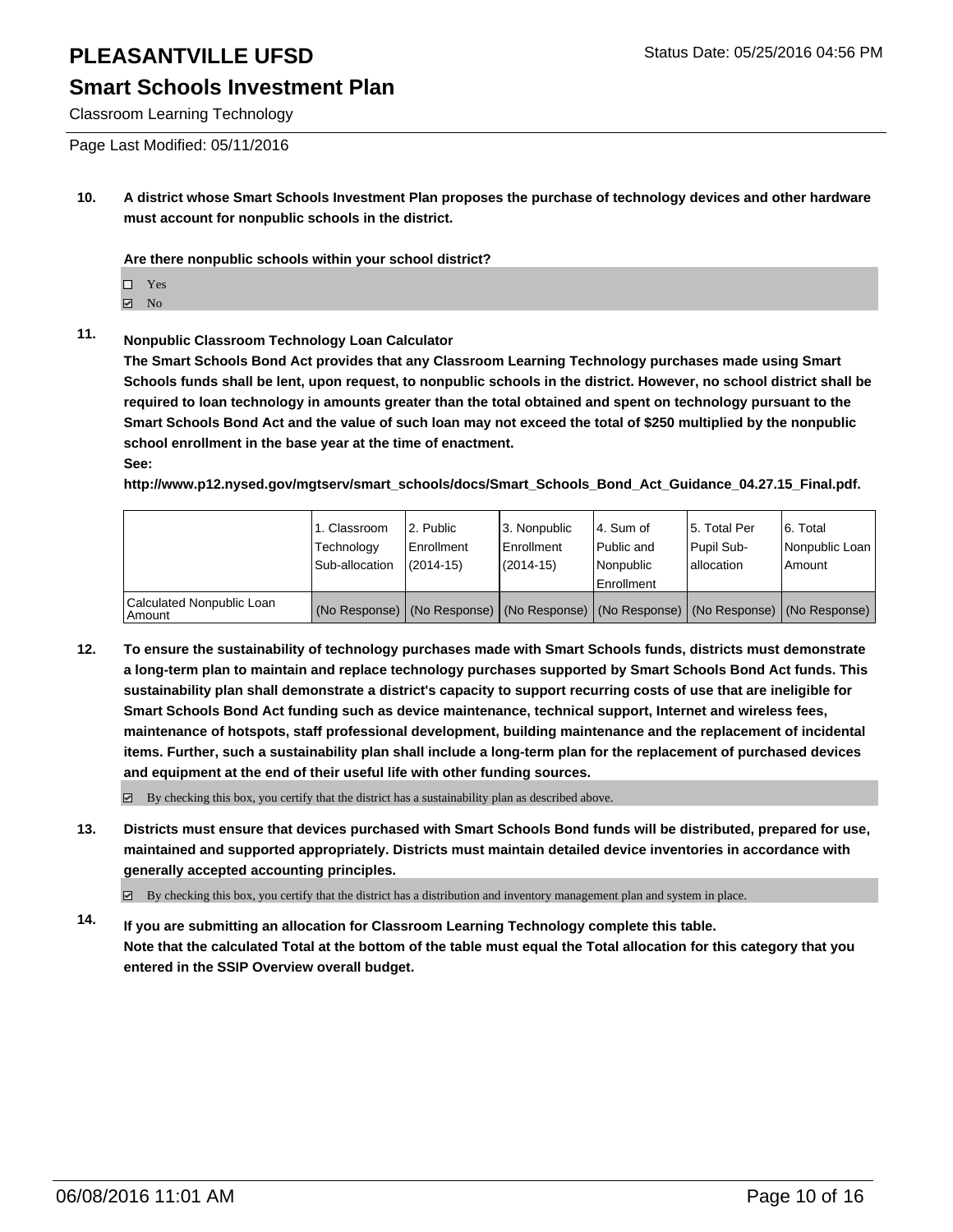## **Smart Schools Investment Plan**

Classroom Learning Technology

Page Last Modified: 05/11/2016

|                         | Sub-Allocation |
|-------------------------|----------------|
| Interactive Whiteboards | (No Response)  |
| <b>Computer Servers</b> | (No Response)  |
| Desktop Computers       | 154,000        |
| <b>Laptop Computers</b> | 229,000        |
| <b>Tablet Computers</b> | (No Response)  |
| <b>Other Costs</b>      | 15,000         |
| Totals:                 | 398,000.00     |

| Select the allowable expenditure | Item to be Purchased         | Quantity | Cost per Item | <b>Total Cost</b> |
|----------------------------------|------------------------------|----------|---------------|-------------------|
| type.                            |                              |          |               |                   |
| Repeat to add another item under |                              |          |               |                   |
| each type.                       |                              |          |               |                   |
| <b>Desktop Computers</b>         | Dell 9010 Desktop Computers  | 250      | 616           | 154.000           |
| <b>Laptop Computers</b>          | Dell 3340 Laptop Computers   | 386      | 593           | 229,000           |
| <b>Other Costs</b>               | <b>Laptop Charging Carts</b> | 10       | 1,500         | 15,000            |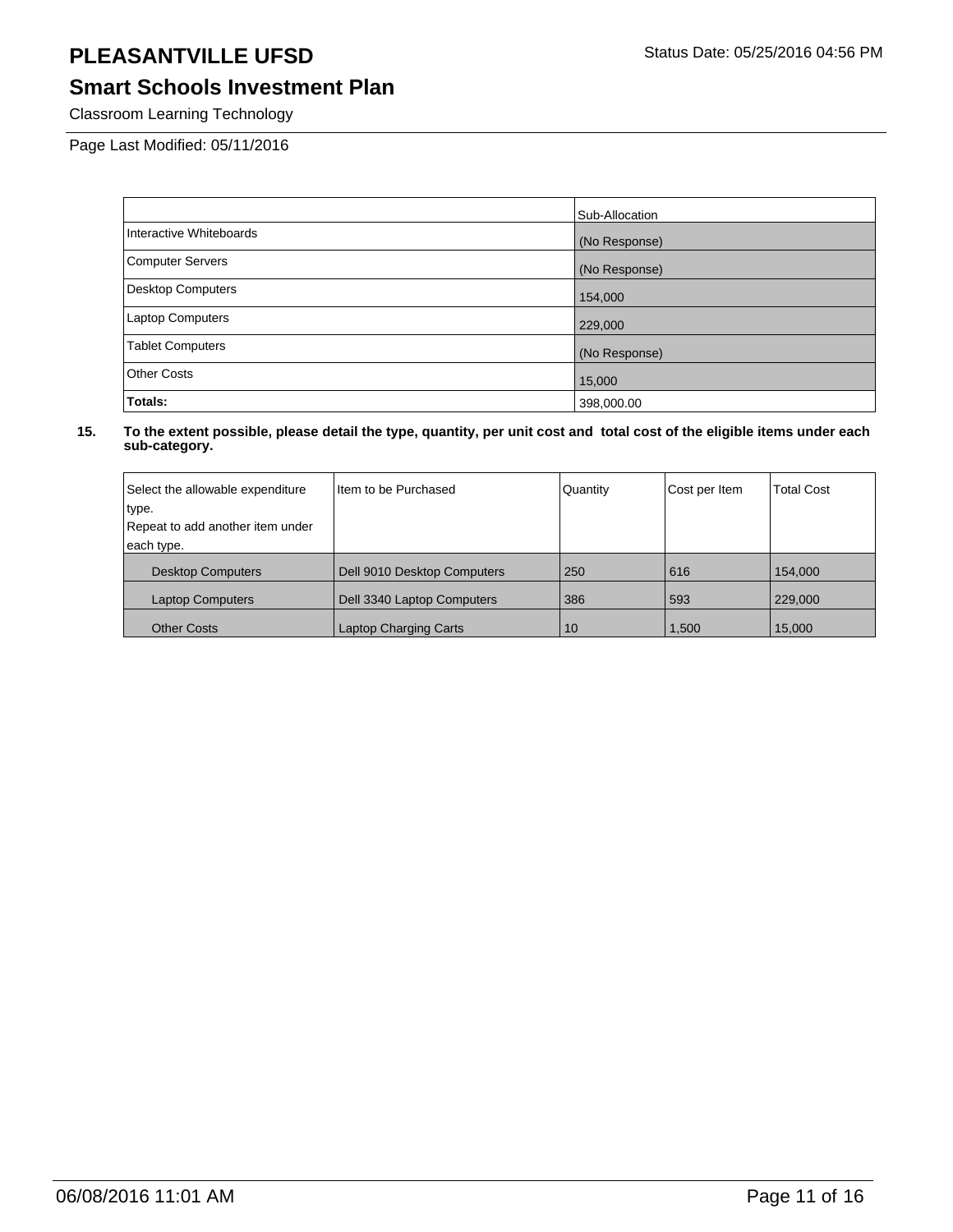#### **Smart Schools Investment Plan**

Pre-Kindergarten Classrooms

Page Last Modified: 04/15/2016

**1. Provide information regarding how and where the district is currently serving pre-kindergarten students and justify the need for additional space with enrollment projections over 3 years.**

(No Response)

- **2. Describe the district's plan to construct, enhance or modernize education facilities to accommodate prekindergarten programs. Such plans must include:**
	- **Specific descriptions of what the district intends to do to each space;**
	- **An affirmation that pre-kindergarten classrooms will contain a minimum of 900 square feet per classroom;**
	- **The number of classrooms involved;**
	- **The approximate construction costs per classroom; and**
	- **Confirmation that the space is district-owned or has a long-term lease that exceeds the probable useful life of the improvements.**

(No Response)

**3. Smart Schools Bond Act funds may only be used for capital construction costs. Describe the type and amount of additional funds that will be required to support ineligible ongoing costs (e.g. instruction, supplies) associated with any additional pre-kindergarten classrooms that the district plans to add.**

(No Response)

**4. All plans and specifications for the erection, repair, enlargement or remodeling of school buildings in any public school district in the State must be reviewed and approved by the Commissioner. Districts that plan capital projects using their Smart Schools Bond Act funds will undergo a Preliminary Review Process by the Office of Facilities Planning.**

| Project Number |  |
|----------------|--|
| (No Response)  |  |

**5. If you have made an allocation for Pre-Kindergarten Classrooms, complete this table.**

**Note that the calculated Total at the bottom of the table must equal the Total allocation for this category that you entered in the SSIP Overview overall budget.**

|                                          | Sub-Allocation |
|------------------------------------------|----------------|
| Construct Pre-K Classrooms               | (No Response)  |
| Enhance/Modernize Educational Facilities | (No Response)  |
| Other Costs                              | (No Response)  |
| Totals:                                  |                |

| Select the allowable expenditure | Item to be purchased | Quantity      | Cost per Item | <b>Total Cost</b> |
|----------------------------------|----------------------|---------------|---------------|-------------------|
| type.                            |                      |               |               |                   |
| Repeat to add another item under |                      |               |               |                   |
| each type.                       |                      |               |               |                   |
| (No Response)                    | (No Response)        | (No Response) | (No Response) | (No Response)     |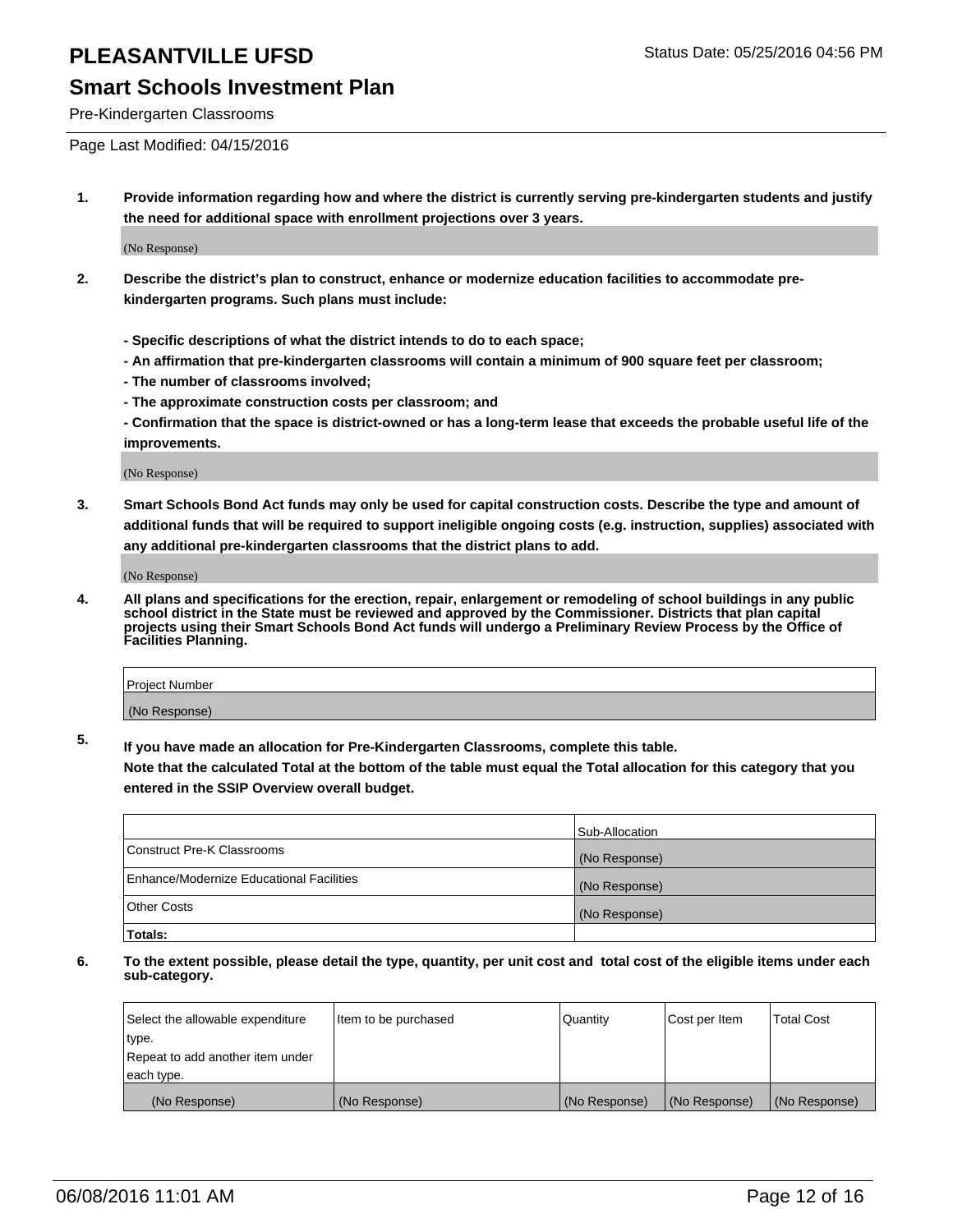#### **Smart Schools Investment Plan**

Replace Transportable Classrooms

Page Last Modified: 04/15/2016

**1. Describe the district's plan to construct, enhance or modernize education facilities to provide high-quality instructional space by replacing transportable classrooms.**

(No Response)

**2. All plans and specifications for the erection, repair, enlargement or remodeling of school buildings in any public school district in the State must be reviewed and approved by the Commissioner. Districts that plan capital projects using their Smart Schools Bond Act funds will undergo a Preliminary Review Process by the Office of Facilities Planning.**

| <b>Project Number</b> |  |
|-----------------------|--|
| (No Response)         |  |

**3. For large projects that seek to blend Smart Schools Bond Act dollars with other funds, please note that Smart Schools Bond Act funds can be allocated on a pro rata basis depending on the number of new classrooms built that directly replace transportable classroom units.**

**If a district seeks to blend Smart Schools Bond Act dollars with other funds describe below what other funds are being used and what portion of the money will be Smart Schools Bond Act funds.**

(No Response)

**4. If you have made an allocation for Replace Transportable Classrooms, complete this table. Note that the calculated Total at the bottom of the table must equal the Total allocation for this category that you entered in the SSIP Overview overall budget.**

|                                                | Sub-Allocation |
|------------------------------------------------|----------------|
| Construct New Instructional Space              | (No Response)  |
| Enhance/Modernize Existing Instructional Space | (No Response)  |
| <b>Other Costs</b>                             | (No Response)  |
| Totals:                                        |                |

| Select the allowable expenditure | Item to be purchased | <b>Quantity</b> | Cost per Item | <b>Total Cost</b> |
|----------------------------------|----------------------|-----------------|---------------|-------------------|
| type.                            |                      |                 |               |                   |
| Repeat to add another item under |                      |                 |               |                   |
| each type.                       |                      |                 |               |                   |
| (No Response)                    | (No Response)        | (No Response)   | (No Response) | (No Response)     |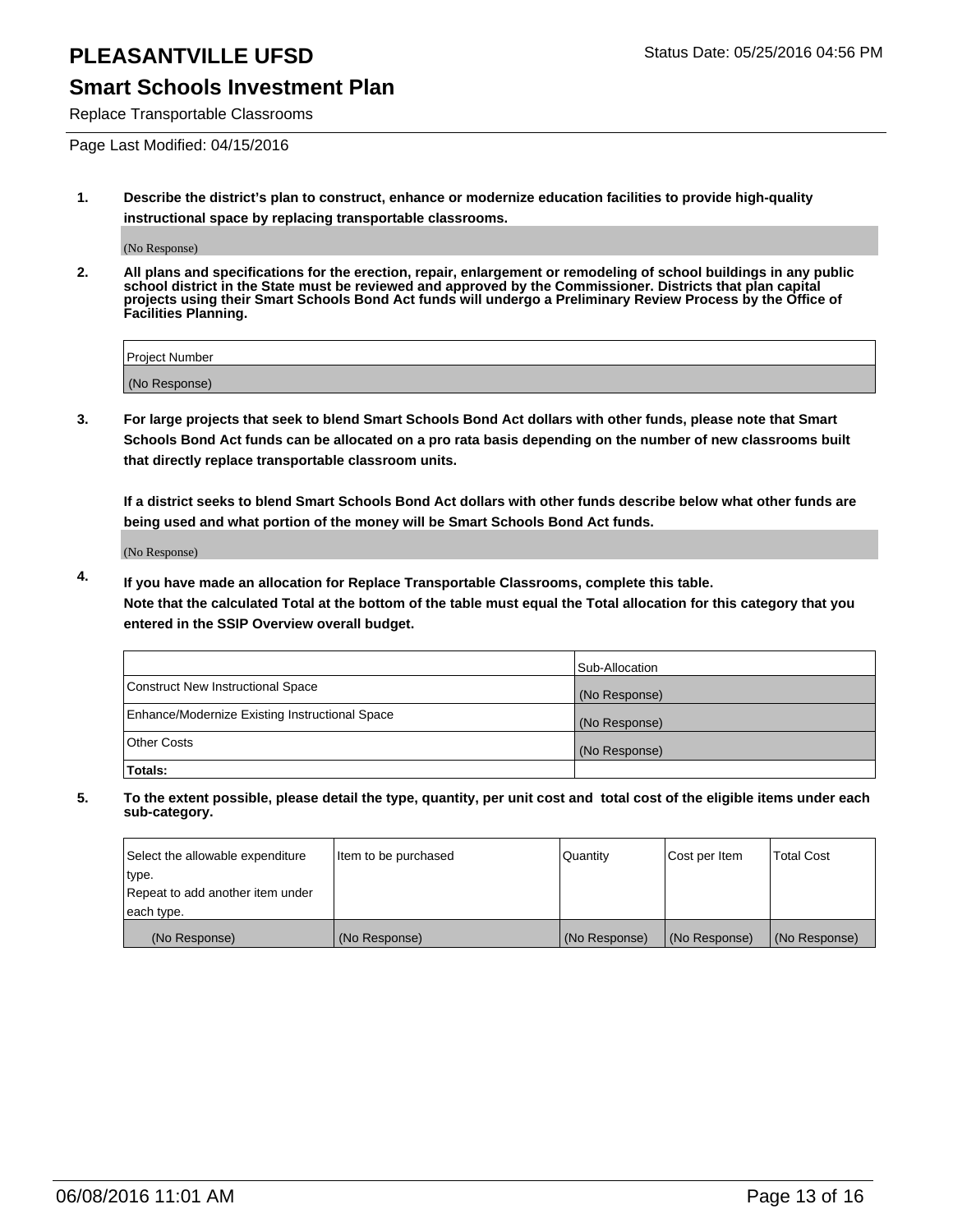### **Smart Schools Investment Plan**

High-Tech Security Features

Page Last Modified: 05/04/2016

#### **1. Describe how you intend to use Smart Schools Bond Act funds to install high-tech security features in school buildings and on school campuses.**

Pleasantville is in the process of upgrading from an old analog poor video system to a new high tech ip video security system at the BRS school via local budget funds. In order to provide for replacement of analog video cameras the district is applying for SSBA funds to buy 34 digital cameras and DVR Unit that will support video surveillance for a total investment of \$ 34,000

**2. All plans and specifications for the erection, repair, enlargement or remodeling of school buildings in any public school district in the State must be reviewed and approved by the Commissioner. Districts that plan capital projects using their Smart Schools Bond Act funds will undergo a Preliminary Review Process by the Office of Facilities Planning.** 

| <b>Project Number</b> |  |  |
|-----------------------|--|--|
|                       |  |  |
| 66-08-09-03-7-999-BA1 |  |  |

**3. Was your project deemed eligible for streamlined Review?**

- Yes
- $\qquad \qquad$  No
- **3a. Districts with streamlined projects must certify that they have reviewed all installations with their licensed architect or engineer of record, and provide that person's name and license number. The licensed professional must review the products and proposed method of installation prior to implementation and review the work during and after completion in order to affirm that the work was code-compliant, if requested.**

 $\boxtimes$  By checking this box, you certify that the district has reviewed all installations with a licensed architect or engineer of record.

**4. Include the name and license number of the architect or engineer of record.**

| <b>Name</b>            | License Number |
|------------------------|----------------|
| John D'Angelo ARA Leed | 22145          |

**5. If you have made an allocation for High-Tech Security Features, complete this table.**

**Note that the calculated Total at the bottom of the table must equal the Total allocation for this category that you entered in the SSIP Overview overall budget.**

|                                                      | Sub-Allocation |
|------------------------------------------------------|----------------|
| Capital-Intensive Security Project (Standard Review) | (No Response)  |
| <b>Electronic Security System</b>                    | 34,564         |
| <b>Entry Control System</b>                          | (No Response)  |
| Approved Door Hardening Project                      | (No Response)  |
| <b>Other Costs</b>                                   | (No Response)  |
| Totals:                                              | 34,564.00      |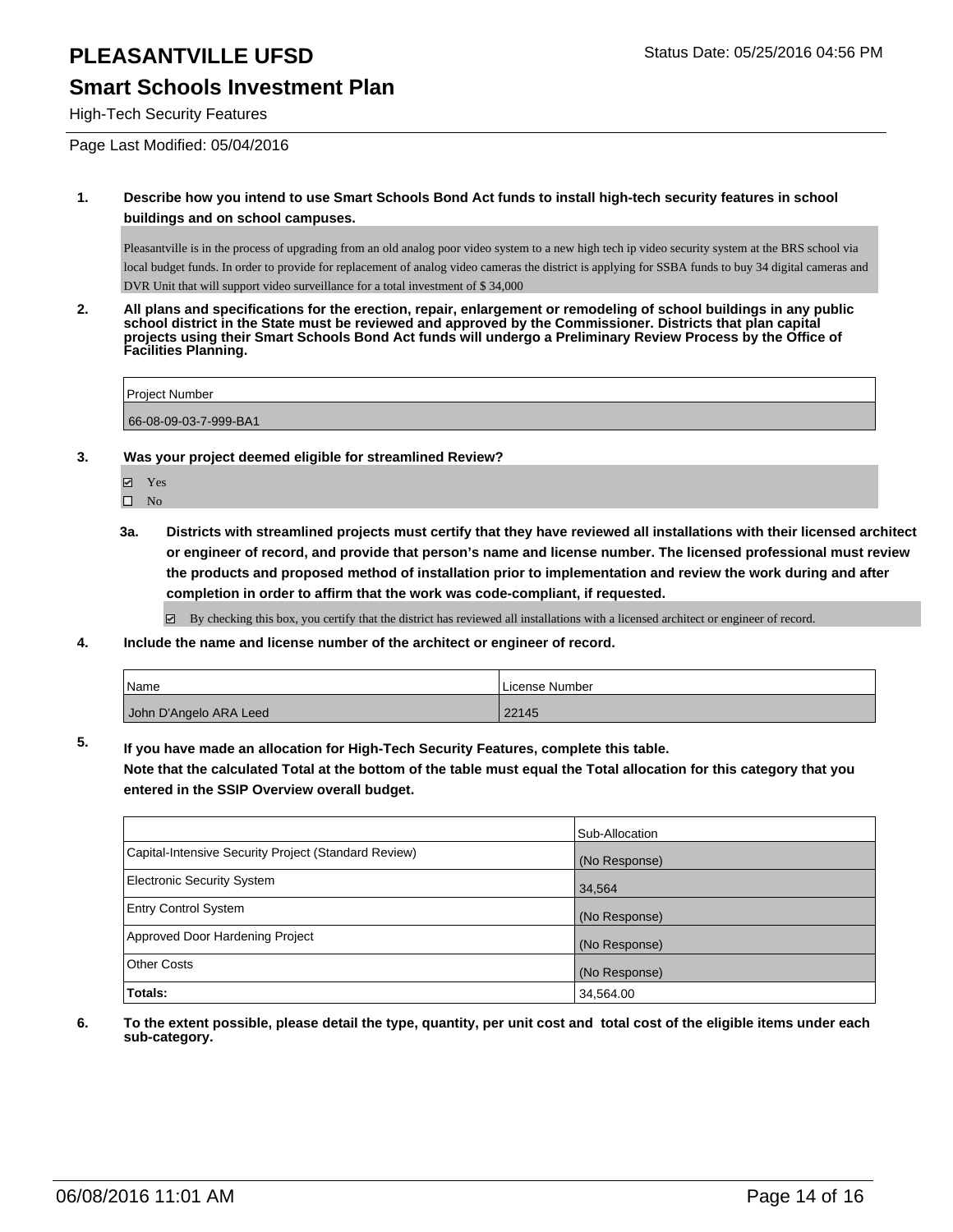# **Smart Schools Investment Plan**

High-Tech Security Features

Page Last Modified: 05/04/2016

| Select the allowable expenditure<br>type.<br>Repeat to add another item under<br>each type. | Item to be purchased | Quantity | Cost per Item | <b>Total Cost</b> |
|---------------------------------------------------------------------------------------------|----------------------|----------|---------------|-------------------|
| <b>Electronic Security System</b>                                                           | Cameras              | 24       | 900           | 21.600            |
| <b>Electronic Security System</b>                                                           | <b>DVR Unit CCTV</b> |          | 12,964        | 12,964            |